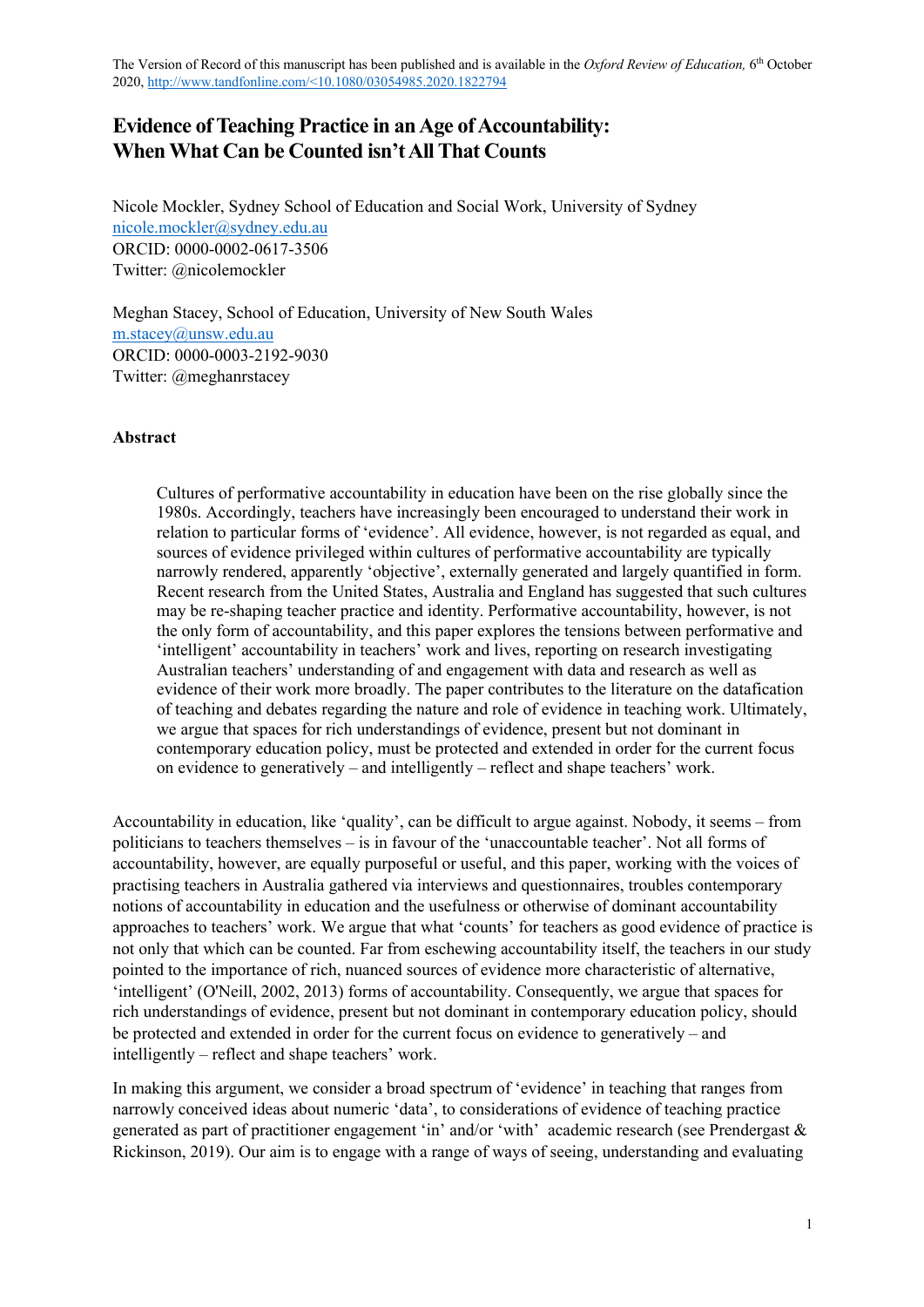teaching work, and in doing so to consider the different ways in which particular forms of evidence are mobilised in the pursuit of different accountability purposes.

The paper begins with a discussion of the role of evidence in education, including its potential implications for teachers and its relationship to different forms of accountability. We then introduce our study and explore the teacher participants' orientations to research and data, and perspectives on what constitutes good evidence of practice, using the lens of different forms of accountability as an analytical tool.

### **What 'counts' as evidence in education?**

Across the globe, particular forms of 'evidence' in education are taking on increasing prominence (Helgetun & Menter, 2020; Malone & Hogan, 2020; Torrance, 2014). National large-scale assessments are on the rise internationally and are increasingly used for monitoring and evaluation purposes (Holloway et al., 2017; Verger et al., 2019). Elsewhere, teachers are encouraged to generate and use 'gold standard' evidence via randomised controlled trials (Goldacre, 2013). As Ladwig (2018) reminds us however, 'evidence' is never neutral. The idea that 'evidence isn't evidence until we socially recognize it as evidence' (McKnight & Morgan, 2019, p. 655) suggests that 'what counts' is constructed rather than pre-existing and self-evident. In education, large-scale quantitative data are often more valued than qualitative, small-scale data (Welch, 2015). In this new, datafied landscape counting becomes a primary way of understanding and evaluating the self, part of both individual and wider social life and governance (Rose, 1991). Yet as Power (2004) reminds us, 'much has to be done to render diverse phenomena countable quanta in the first place, namely an abstraction from many specific qualities by establishing categories of similarity' (p. 767); such processes can serve to obfuscate nuance and complexity, and are therefore worthy of attention.

Applying such attention to research regarding teachers' practice – where it should come from and how it should be used – reveals similar trends. Cain and Allen (2017) find that much educational research remains 'invisible' to teachers as 'impact' has largely been understood as the capacity for research to shape policy and policymakers' decisions. Biesta (2007) has contended that calls for narrowly conceived forms of evidence-based practice in education entail two interrelated claims:

that *educational research* should not be left to educational researchers but should be subject to centralized agenda-setting…so that it can become more practically relevant.

and reciprocally:

that *educational practice* should not be left to the opinions of educators but that their work should be based upon research evidence. (p.2)

Particular forms of 'research', and indicators of teachers' engagement with such research, can thereby become another external mechanism through which teachers' work is judged, alongside the data produced in teachers' classrooms. In both, the process appears to be about finding ways of 'bracketing out' teacher professional judgement, said to be subjective, and thus inferior to more 'objective' ways of knowing and assessing.

Leat et al. (2015, p. 274) argue that in recent years, teachers' engagement with and in research has experienced a 'strong gravitational pull towards school effectiveness approaches'. This contrasts with the ideals of 'critical autonomy' embedded in previous views of teachers' engagement with research, and, as Godfrey (2017) has observed, stands in contrast to the more 'empowering vision' of the relationship between educational research and teachers' work embedded in recent white papers developed in the UK (Furlong et al., 2014) and Australia (White et al., 2018).

Mockler and Groundwater-Smith (2018) write of the 'alluring simplicity' of such declarative and prescriptive approaches, but argue that: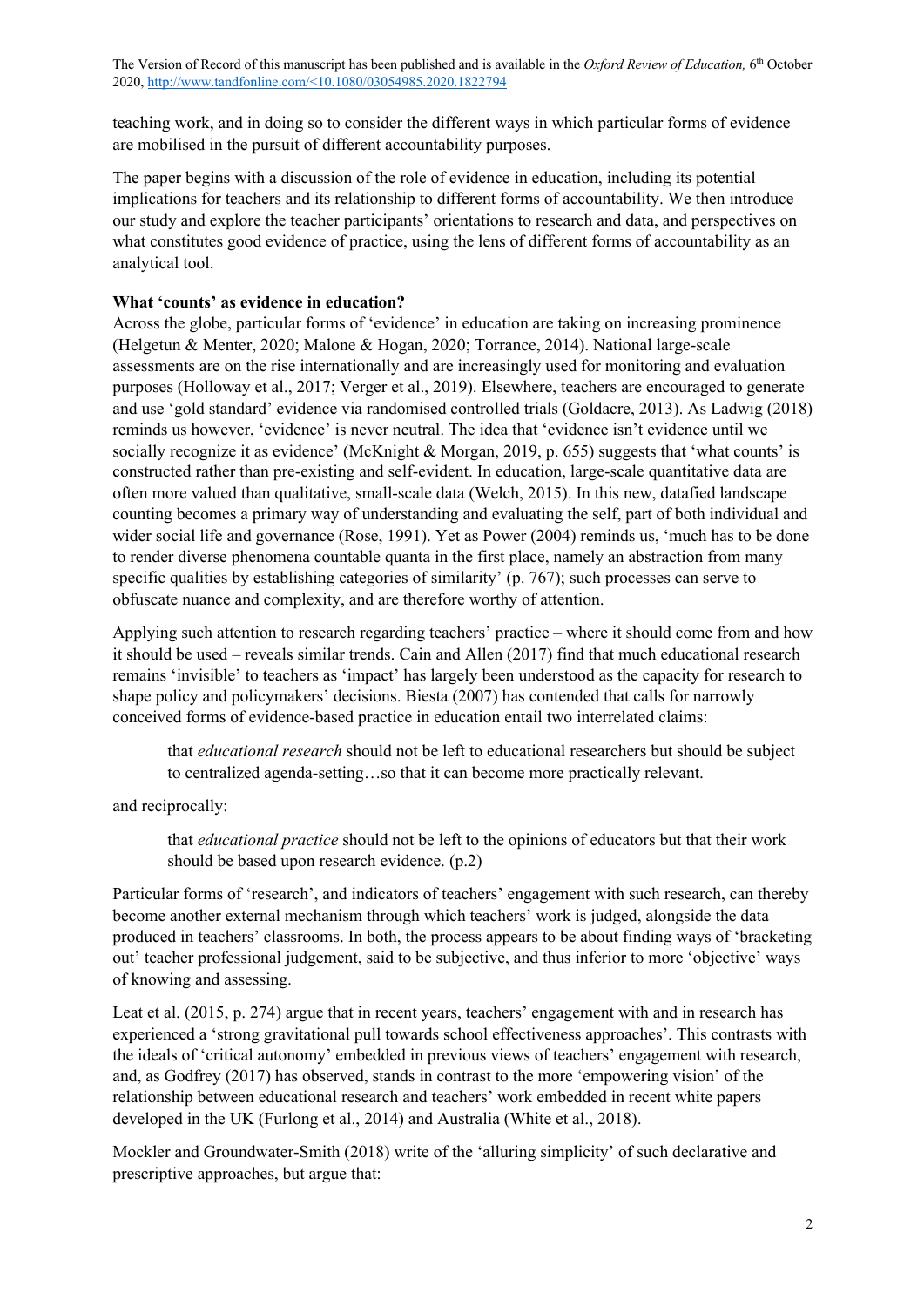Eliminating the human dimension of education is not the answer. A more generative response would be to recognise that within this complexity, a teaching profession that understands what constitutes good (but varied) evidence of learning, and how to engage in true evidenceinformed practice, building complex pictures of student learning to inform their judgement and decision making, is critical. (p. 49)

In the context of test-based or 'performative' (Lyotard, 1984) accountabilities, however, teachers risk becoming subject to regimes of narrowly-rendered forms of evidence, and their work open to reconstitution and reconfiguration at the hands of these regimes, as recent research has shown (Hardy & Lewis, 2017; Holloway & Brass, 2018).

# *Teachers as subject to regimes of evidence*

Much of the research relating to teachers' subjection to regimes of evidence has focused on a push for teachers to engage with and be assessed through particular, numeric forms of data relating to their classroom practice and the students they teach. The literature suggests a range of 'responses' by teachers to such shifts (Holloway et al., 2017). Ball (2003) describes a phenomenon of 'values schizophrenia', where 'there is a potential 'splitting' between the teacher's own judgements about 'good practice' … and the rigours of performance' (p. 221). More recently in the context of English primary schooling, Braun and Maguire (2018) have written of teachers 'doing without believing', experiencing 'a sense of deep unease' (p. 8) attendant to their required compliance with assessmentrelated policy demands.

Yet Braun and Maguire (2018) also argue that binaries between being policy focused on the one hand, or holding onto 'child-centredness' on the other, can be too simplistic; of course, teachers can and frequently do believe in some merits of both simultaneously. In Australia, Hardy and Lewis (2017) identify what they describe as the 'doublethink' of data. Teachers in their study held 'conflicted positions', seeing the data they delivered as 'worthless yet important, unnecessary yet indispensable, distracting but beneficial'; these teachers, it seemed, 'could both deny and deify data, and deliver the data even as they questioned the benefits of doing so' (p. 682). Seen in this way, teachers may be understood as moving between the positions of those upon whom policy regimes are unhappily enforced and experienced, and those who may take up and concur with such regimes. Some have argued that the latter is becoming an increasingly prominent way in which teachers understand themselves and their work. In a publication based on US data, Holloway and Brass (2018) compare two studies, conducted nearly a decade apart, identifying an 'onto-epistemological' shift towards new teacher subjects for whom data and related forms of performative accountability have become 'constitutive' (p. 378) of their professional identities.

# *Accountability and education*

Producing, presenting and defining oneself in relation to particular forms of 'evidence' of practice, whether through data related to one's students, association with pre-existing research proclaiming the 'effect size' of particular teaching practices (see e.g. Hattie, 2012), or even engaging in richer forms of practitioner research, is about presenting one's work in particular ways and thereby, making oneself accountable. Just as there are different forms of evidence, however, there are different kinds of accountability. Much has been written about the various forms of accountability that have come to dominate education globally (see e.g. Hardy et al., 2019; Lingard et al., 2017; Mockler & Groundwater-Smith, 2018). O'Neill's (2002) notion of 'intelligent accountability', initially developed in the context of her *A Question of Trust* Reith Lectures, has been a widely-used resource in this literature, giving rise to discussion of 'alternative' (Lingard et al., 2017) and 'authentic' (Hardy et al., 2019) counter-perspectives to dominant forms of accountability.

Lingard et al. (2017) argue that performative accountability, which they characterise alongside 'consumer accountability', 'contract accountability' and 'corporate accountability' as a form of 'test-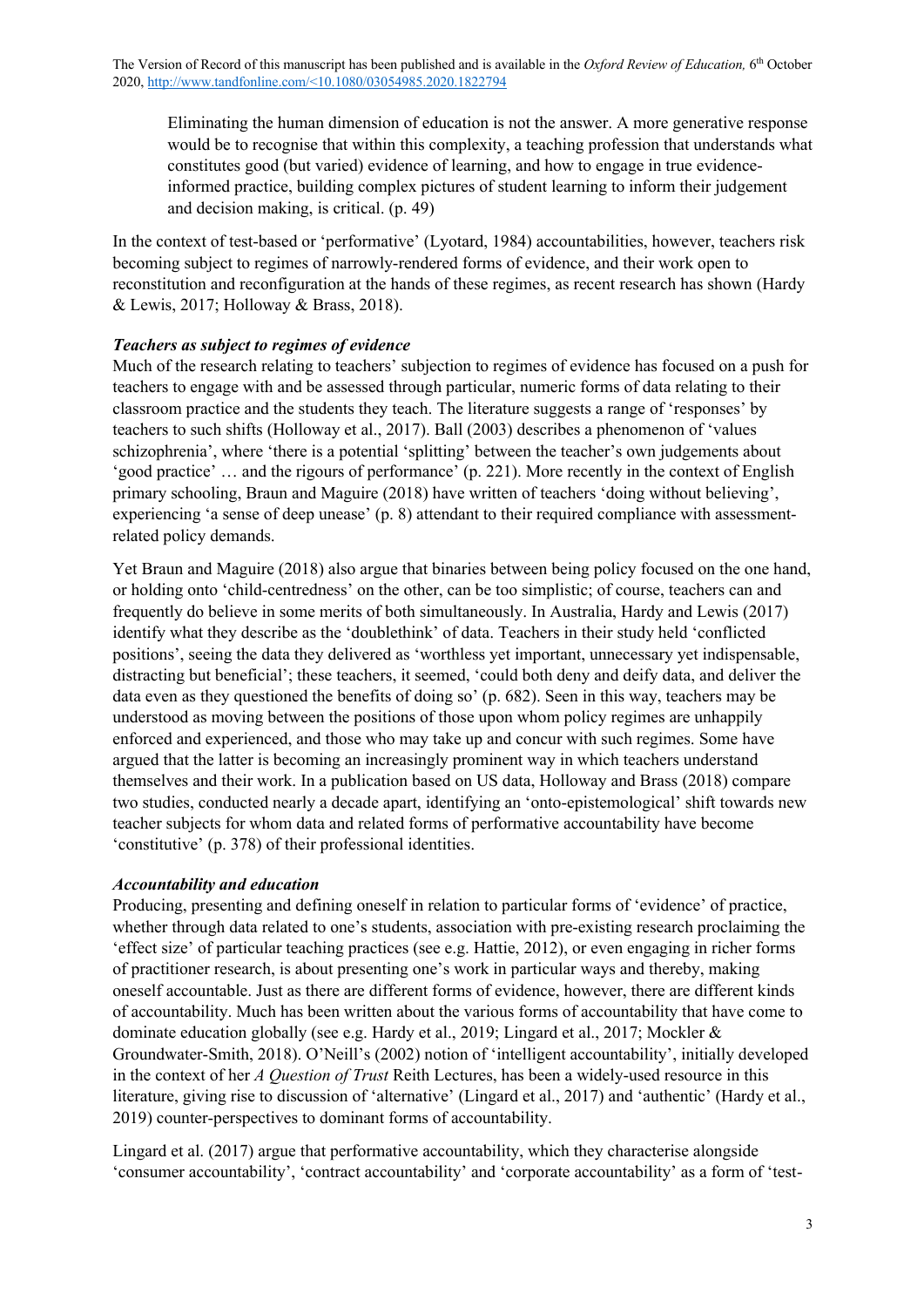based accountability' is currently the 'dominant mode of accountability in schooling' (p. 10). At the heart of performative accountability is the drive toward efficiency and effectiveness, and the desire to maximise the relationship between inputs and outputs (Lyotard, 1984). Furthermore, there exists a complex relationship between performative accountability, technologies of audit, trust, risk, evidence, and judgement. Power (1994, 1997, 2007) has written extensively about some of these relationships, noting that 'audits are needed when accountability can no longer be sustained by informal relations of trust alone but must be formalised, made visible and subject to independent validation' (1994, pp. 9- 10). Elsewhere he writes that 'internal control systems have become central to a 'regulatory epistemology' in which demands for trust create corresponding demands for evidence' (Power, 2007, p. 39). O'Neill herself, writing of performative accountability, suggested the following relationship between accountability and trust:

Perhaps the present revolution in accountability will make us all trustworthier. Perhaps we shall be trusted once again. But I think that this is a vain hope – not because accountability is undesirable or unnecessary, but because currently fashionable methods of accountability damage rather than repair trust. If we want greater accountability without damaging professional performance we need intelligent accountability…Intelligent accountability, I suspect, requires more attention to good governance and fewer fantasies about total control. (O'Neill, 2002, pp. 57-58)

Within regimes of performative accountability, evidence operates as a technology of audit, with an adversarial (Groundwater-Smith & Mockler, 2009), proof-driven conceptualisation of evidence at work. As such, evidence functions to 'give account', shifting trust away from trust in people to trust in processes of accountability themselves, and positioning professional judgement as 'subjective' and thus untrustworthy. Furthermore, conceptualising evidence in this way reaches toward a 'best practice' or 'what works' approach, where the markers of good practice are externally generated and evidence is used to identify how far teachers 'measure up'. Within an environment governed by more intelligent forms of accountability, however, good evidence is more expansively construed (Talbot, 2016), and is put to more forensic (Groundwater-Smith & Mockler, 2009) use, valued for what it can illuminate and problematise about practice. Within such a conceptualisation professional judgement is a critical tool, worthy of trust and able to be developed and honed. The use of evidence in this way is part of an ongoing discernment on the part of teachers of 'what counts' with respect to their practice.

Against this backdrop, we set out to explore teachers' engagement with educational data and educational research at a time when, internationally, growing importance was being accorded to narrow conceptualisations of evidence while at the same time performative accountability regimes for teachers were on the rise. How teachers understand their own work in relation to these regimes may reveal more productive ways forward in navigating new terrain of teacher evaluation. In the data we explore below, we show how teachers, in their discussion of evidence and what constitutes good evidence of practice, demonstrate the possibilities of a more 'intelligent accountability', as well as the kinds of constraints that can be associated with that which is more performative.

#### **The** *teachers, educational data and evidence-based practice* **project**

This article draws on data from across two phases of a research project known as *Teachers, Educational Data and Evidence-based Practice*, approved by the University of Sydney Human Research Ethics Committee in 2018. We were interested in exploring how Australian teachers understand and engage with educational research (as a broad term inclusive of both research by academics and practitioner research), as well as educational data, which in the context of current policy and research we expected may be understood as a narrower term in relation to quantifiable forms of information. The three overarching research questions for the project were: (1) How do teachers understand and engage with educational research and educational data?; (2) How do teachers understand and collect evidence of their practice?; and (3) What are teachers' professional learning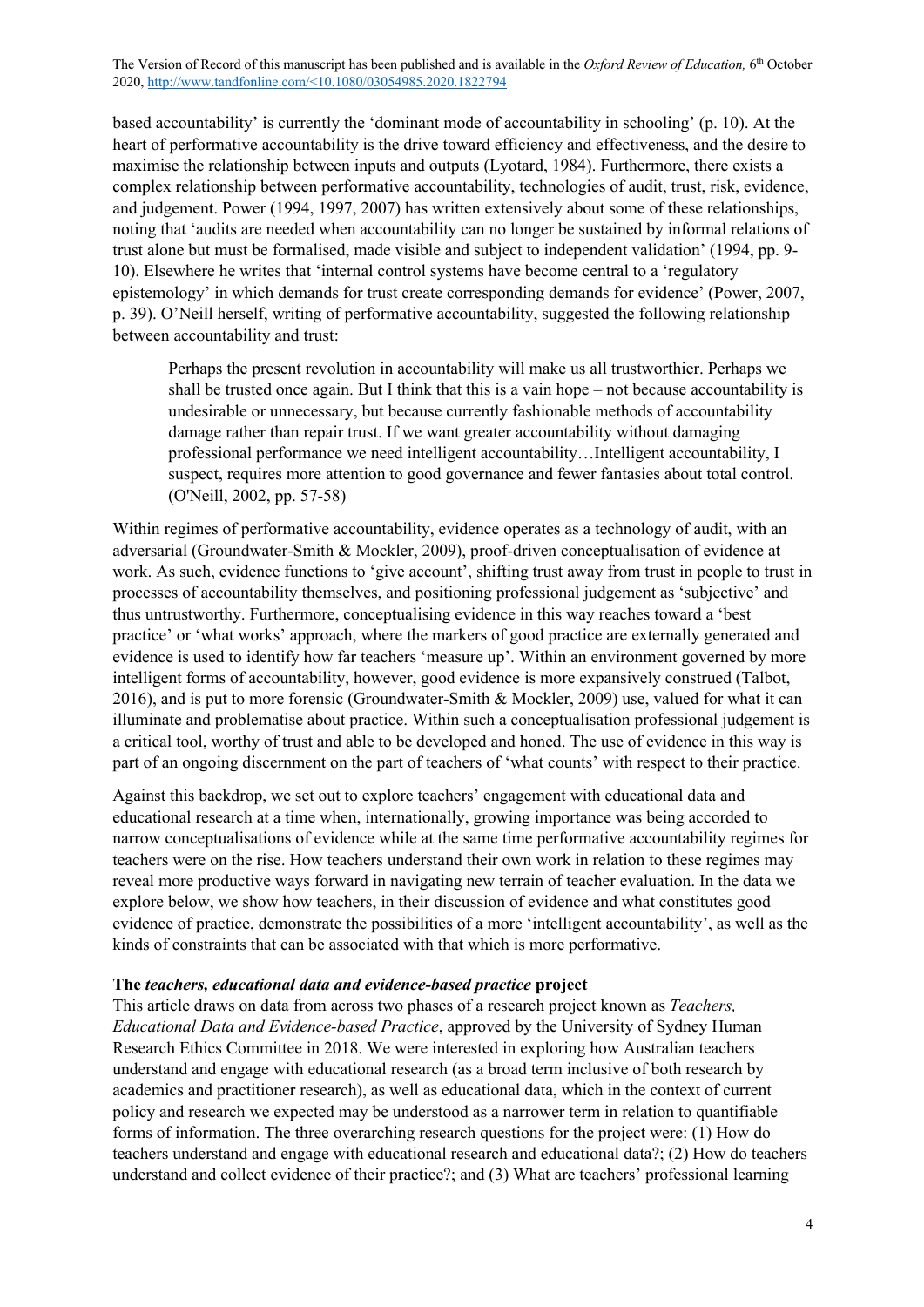and development needs in relation to research and data literacy? In this article, we consider evidence in response to the first two of these three questions, drawing from interview and questionnaire data. We paint a picture of teachers who feel compelled to engage with and use different forms of educational research and data, and understand these sources in a range of ways.

#### *Methods*

The first phase of the research consisted of 21 interviews with practising teachers recruited via social media, specifically Twitter and teachers' Facebook groups. The interviews were semi-structured (Merriam, 2009) and took place either face to face or online, depending on participant preference. Each author conducted roughly half of the interviews, with analysis involving coding for themes, using both inductive and deductive coding (Miles et al., 2013). For deductive coding, a start list was derived from a comprehensive review of the literature relating to teachers' engagement with educational data and research, and these codes were expanded inductively throughout the analysis of interview data. In accordance with our ethics protocol, interview participants were asked to nominate a pseudonym by which they would be known in the reporting of the research. Interview data were used to shape the second phase of the research, which involved an online questionnaire. The questionnaire was designed to test the findings from the interview data with a broader group of teachers, and incorporated both questions developed by the researchers and, with permission, a number of items were adapted from the *Questionnaire on the Utilization of Research-based Information* (Lysenko et al., 2007). Feedback on the draft questionnaire was sought and gained from a small number of subject-matter experts, both researchers and practitioners, with the practitioners piloting the survey independently and providing specific feedback on the instrument as it would likely be received by teachers. On the basis of this the instrument was amended and then sent directly to those who had previously expressed interest, and shared broadly on social media in late 2018, garnering 524 responses. The questionnaire contained questions designed to elicit both qualitative and quantitative data. Qualitative data were analysed using the same approach as interview data, while quantitative data were analysed using both descriptive statistics, the focus of some of the reporting in this paper, and confirmatory factor analysis and structural equation modelling, to be reported in a subsequent paper.

#### *Participants: background and orientation to research and data*

The teacher workforce in Australia has an average age of 44-52 years and features a high proportion of female employees (80.9% primary and 58.4% secondary), according to the most recent *Staff in Australia's Schools* study (McKenzie et al., 2014). Teachers work across both public and private settings, which respectively enrol 65.7% and 34.3% of students (Australian Bureau of Statistics [ABS], 2020). Our study was open to all teachers who volunteered to participate. In both the interview and questionnaire phases of this study, the majority of participants (57% and 66%, respectively) were located in New South Wales, the most populous Australian state. A further 33% of interviewees and 25% of survey respondents were located in Victoria, Queensland and the Australian Capital Territory, while the remaining 10% and 9%, respectively, were drawn from South Australia, Western Australia, Tasmania and the Northern Territory. 71% of interviewees and 61% of questionnaire respondents currently worked in Government schools, and participants ranged in experience from 1 year to more than 25 years of teaching, holding a range of roles, including classroom teacher, middle leader, and deputy principal. While we initially anticipated that there might have been significant differences between the perspectives of respondents from different demographic groups (for example, public school teachers as compared to those who teach in non-Government schools, where different accountability requirements and expectations regarding data use might be in play), there was only limited variation in the data across these different groups – perhaps because of the common interest in and focus on research and data across the participant group as a whole.

Perhaps unsurprisingly, participants in the interview phase of the study largely declared themselves to be well-disposed to working with data and educational research. One participant, for example,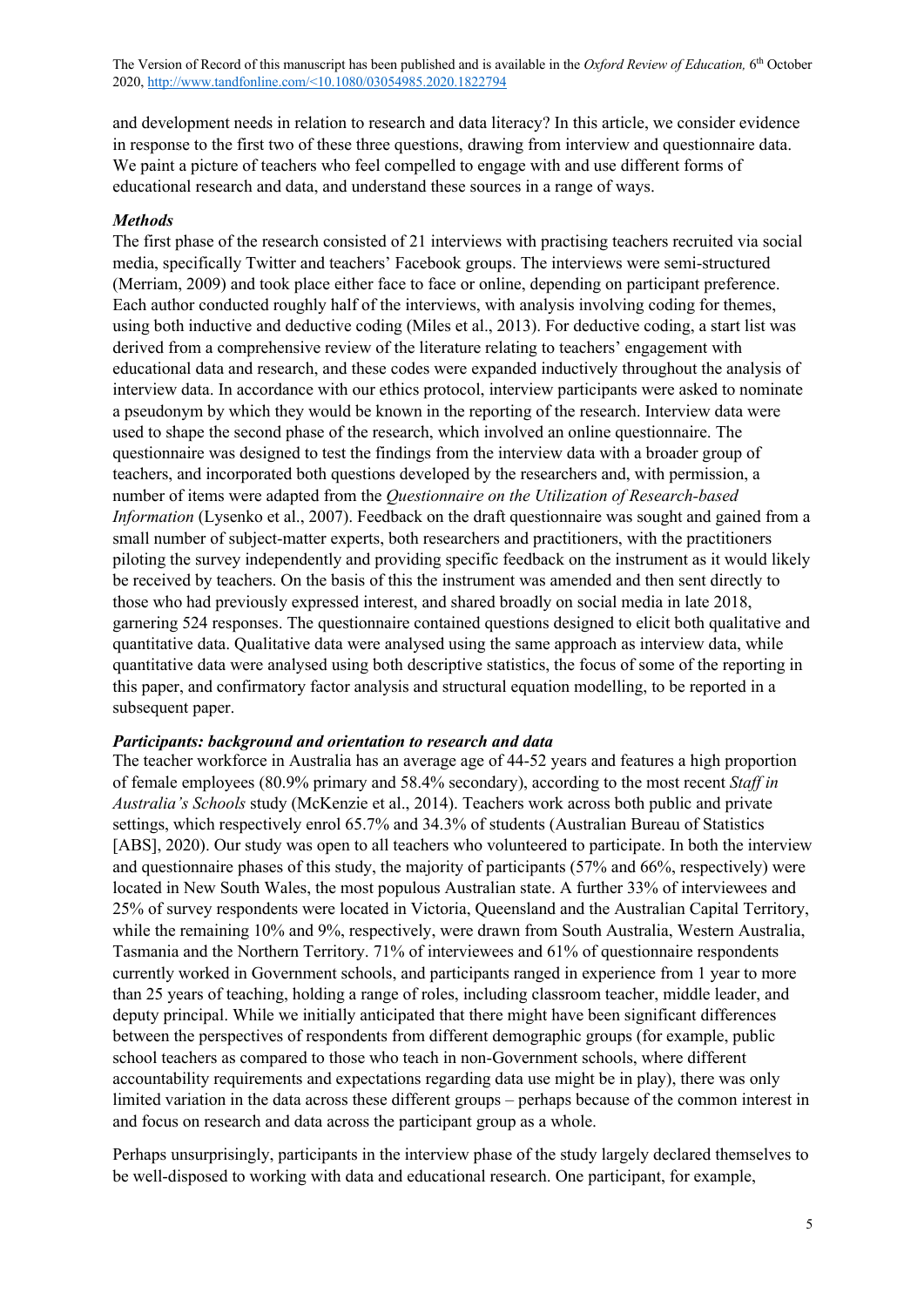described herself as a 'teacher nerd' because of her interest in unpacking assessment data for herself and her colleagues, another as 'a bit of a data nerd' for the same reason. Similarly, a third participant described herself as a 'data queen', who enjoyed engaging with and making sense of data generated via the National Assessment Program – Literacy and Numeracy  $(NAPLAN)^1$ , for example.

Questionnaire respondents were asked to indicate how far they identified as a 'data enthusiast' and 'data sceptic', and a 'research enthusiast' and 'research sceptic'. Tables 1 and 2 present participants' responses to these questions.

|              |                 | <b>Data Enthusiast</b> |                |                 | <b>Total</b> |
|--------------|-----------------|------------------------|----------------|-----------------|--------------|
| Data Sceptic |                 | Agree                  | <b>Neutral</b> | <b>Disagree</b> |              |
|              | Agree           |                        |                |                 |              |
|              | <b>Neutral</b>  | ΙU                     |                |                 |              |
|              | <b>Disagree</b> |                        |                |                 |              |
| <b>Total</b> |                 | OJ                     | ıο             | ١ç              |              |

|                     |                 | <b>Research Enthusiast</b> |                |                 | <b>Total</b> |
|---------------------|-----------------|----------------------------|----------------|-----------------|--------------|
| Research<br>Sceptic |                 | Agree                      | <b>Neutral</b> | <b>Disagree</b> |              |
|                     | Agree           |                            |                |                 |              |
|                     | <b>Neutral</b>  |                            |                |                 |              |
|                     | <b>Disagree</b> | 59                         |                |                 |              |
| <b>Total</b>        |                 |                            |                |                 |              |

**Table 1: Data enthusiast/sceptic**

**Table 2: Research enthusiast/sceptic (%)**

Participants were generally more well disposed towards research than data, with 63% declaring themselves to be data enthusiasts and 76% research enthusiasts. Conversely, over a quarter of the participants (27%) identified as data sceptics, while only 12% identified as research sceptics. While only 9% of the participants identified as non-research enthusiasts, 19% disagreed that they were data enthusiasts. This may reflect particular connotations surrounding the term 'data' which position it as more reified and performative, as opposed to research, which has been shown to be valued by teachers (if not regularly used – see Prendergast & Rickinson, 2019), and which may still be perceived as broader and primarily located in generally trusted spaces of academia. Identification as enthusiast and sceptic was not presented to participants as a continuum or a binary, however, it was recognised that it is possible to hold both positions at once (recalling, e.g., Ball, 2003; Braun & Maguire, 2018; Hardy & Lewis, 2017), and to this end a small group identified as both research enthusiast and sceptic (8%) and data enthusiast and sceptic (12%). Additionally, 4% of participants declared that they were neither research enthusiast nor sceptic, and 4% also declared themselves to be neither data enthusiast nor sceptic.

Survey participants were asked how important it was, in their view, for teachers to stay up to date on research about the subject/s they teach and about good classroom practice; to conduct small-scale inquiry into their practice; to deliberately gather evidence about their own classroom practice; and to use existing data within their school in their planning and teaching. Figure 1 below summarises responses to these questions, highlighting that a large majority of teachers (between 89% and 97%) within the sample indicated that each of these was either extremely, very or quite important for teachers.

<sup>&</sup>lt;sup>1</sup> NAPLAN is the national standardised testing program in Australia. All school students in Years 3, 5, 7 and 9 sit for NAPLAN tests in May each year, and the results are disseminated to schools, parents and the general public via the Commonwealth Government's MySchool website.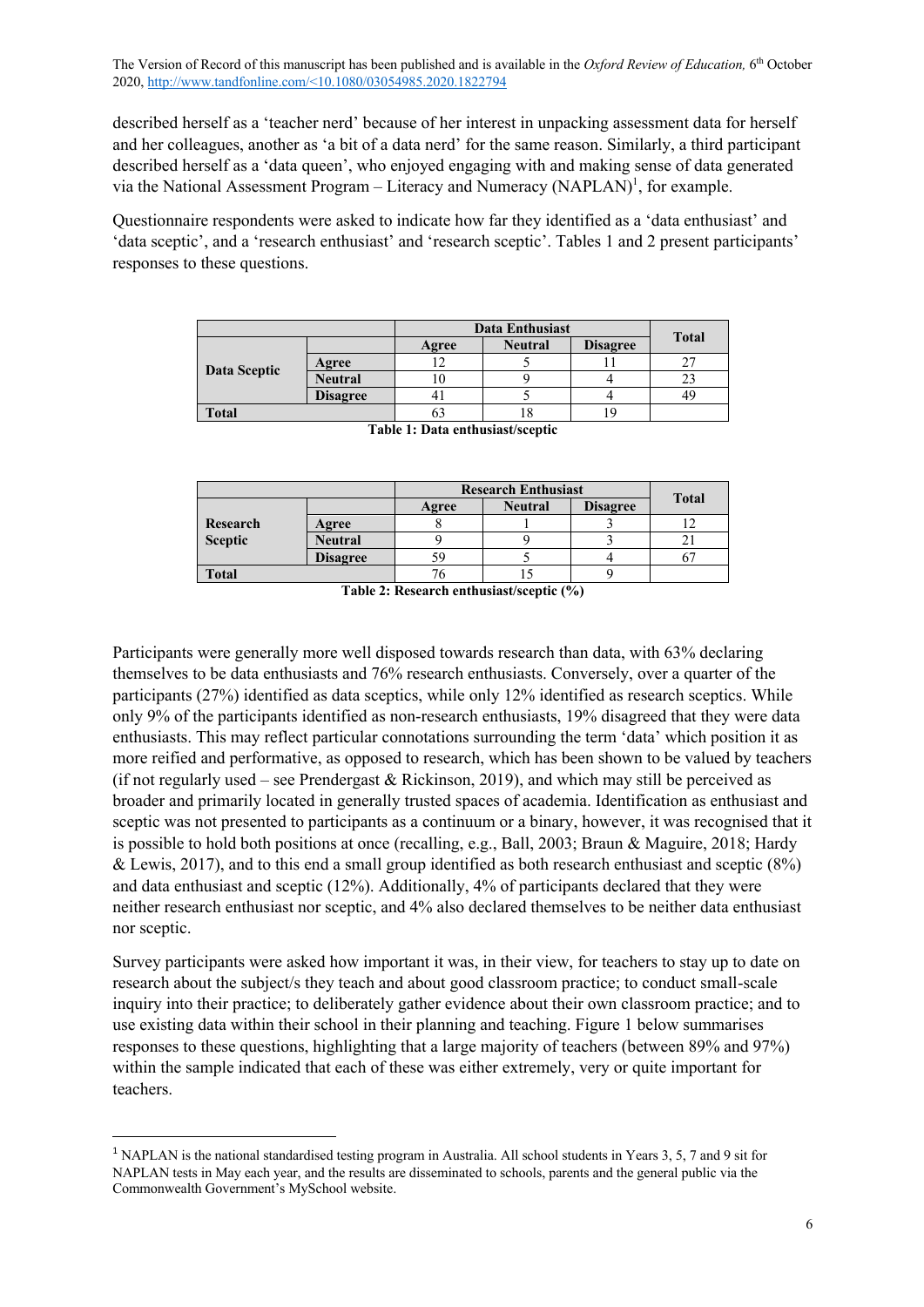

**Figure 1: It is important for teachers to…**

Furthermore, at least 50% reported that they were skilled at evaluating research, translating it into practice, interpreting qualitative data and collecting data from their own students about their learning, as highlighted in Figure 2 below.



**Figure 2: Teachers' reports of their skill levels**

These results suggest that a particularly engaged sample was drawn in this study, likely a reflection of both the sampling technique used, garnering particular communities of teachers active in social media, and the phenomenon whereby participants with a particular perspective on a research topic will be more drawn to engage with the project. Qualitative data indicate nuance here, with some participants identifying their own orientation to be in contrast to that of the broader teaching population. This was the second most prevalent theme in the final open-ended survey question, raised in 13 out of 122 responses. In the words of one respondent, 'I see the importance in educational research, I see the importance of data, and I kind of wish that all people did in a way, and that's the sad bit of it all',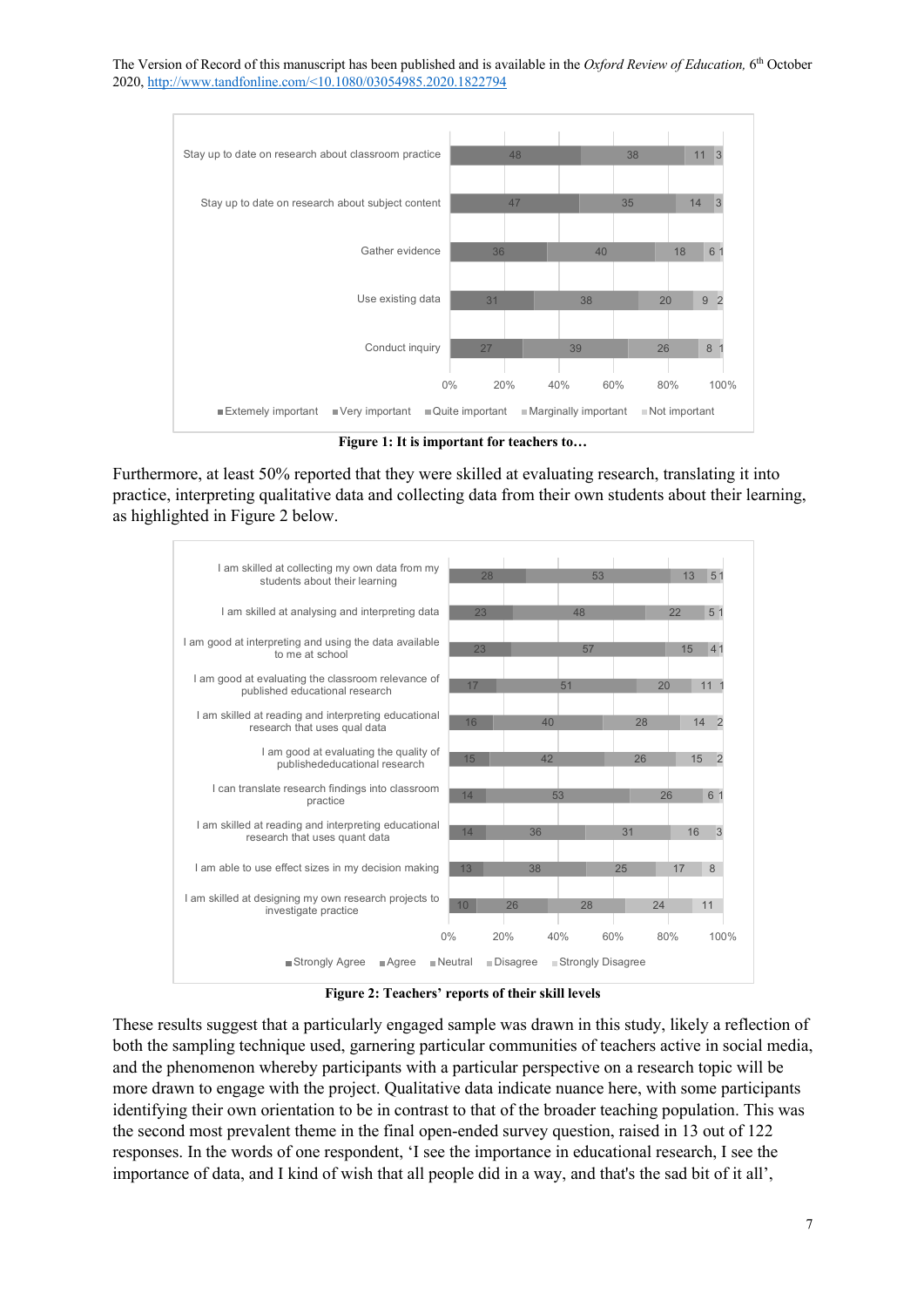suggesting that they felt their views were not broadly held within the profession. This also resonated with our interview data.

Given the shape of the participant group, their orientation to the use of research and data to inform decision making and their reported expertise in doing so, our expectation was that their assessment of valid and reliable evidence of practice would be reasonably consistent with the kinds of evidence valued under regimes of performative accountability. Their responses, however, across both interview and open-ended survey responses, suggested a more nuanced and complex understanding of evidence, and it is to an exploration of these responses that we now turn.

#### *'Good' evidence of teaching practice*

Both in interviews and in the online questionnaire, participants were asked an open-ended question designed to elicit their views on what constitutes good evidence of their practice. This question was answered by all 21 interviewees and 265 of the 524 survey respondents (i.e. 51%). Additionally, in the online questionnaire, participants were asked how far they believed a range of different sources of evidence, generated both out of interview data and our broader reading of the field, to constitute valid and reliable evidence of teaching practice. Figure 3 below summarises their responses to this question.



**Figure 3: Valid and reliable sources of evidence of practice**

The evidence most highly valued by this sample of enthusiasts was that generated via teachers' own systematic observation and reflection, where 94% indicated that they regarded this source of evidence to be extremely or very valid and reliable. This stands in contrast to the emphasis on randomisedcontrolled trials that has emerged in various contexts in recent years (see e.g. Goldacre, 2013). Student learning and assessment tasks, interviews/focus group interviews with students, classroom observation by a peer and senior colleague, student surveys and in-class tests were also seen as valuable sources of evidence, with at least 80% of participants indicating that they regarded these sources as either extremely, very or reasonably valid and reliable. Less trusted, however, were 'walkthroughs' by senior school staff, Higher School Certificate or leaving credential results, other external assessment data and NAPLAN data.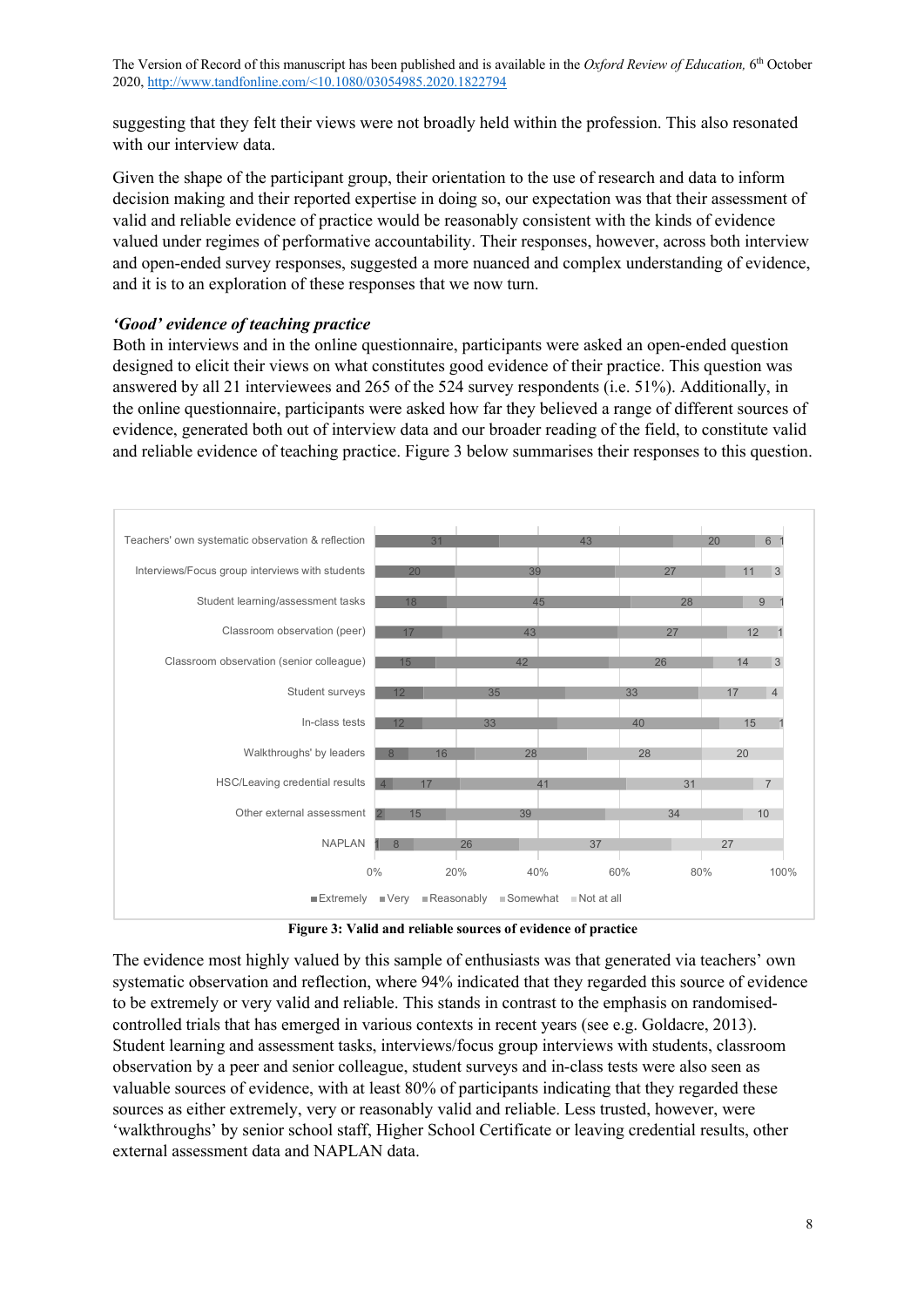These perspectives were consistent with teachers' responses to the interview and open-ended survey questions about what constitutes good evidence of their teaching practice, where the most common responses related to indicators of student engagement. Figure 4 below highlights those codes allocated to at least 10% of responses garnered from participants (noting that responses were allocated as many codes as they reflected, and that some interrelate, e.g. engagement was sometimes described by participants as something that could be measured by student or collegial feedback).



**Figure 4: Evidence of practice (open-ended responses)**

While student engagement in learning was the evidence most widely cited, student results, represented in achievement of or improvement against established learning outcomes and/or 'growth', including as measured by 'value added' were also cited by approximately 50% of the respondents. Feedback, both formal and informal from students, and formal feedback from colleagues was relatively highly cited, and over 10% of respondents nominated student formative assessment as a good source of evidence. Finally, approximately 10% of respondents gave responses linked to the in vivo code 'happy kids', a shorthand for happy students who want to come to class and learn, reminiscent of Munns and colleagues' concept of 'Big E engagement' (Munns & Sawyer, 2013, p. 19).

Importantly, very few of these responses related to a singular source of evidence; the vast majority (almost 90%) were complex and involved a number of interrelated sources. For example:

A variety of elements to ensure you get a holistic picture. Engagement of students, their feedback and their understanding. Their questions and results in a variety of activities. (Secondary Mathematics, NSW)

In another example, a respondent explained how they looked at:

…multiple layers of data including: student results, student improvement, feedback from other observing teachers, student surveys on engagement  $\&$  feedback, HSC RAP<sup>2</sup> results, student work samples & my own personal reflection/analysis. (Secondary English, NSW)

In a more minor theme (about 4% of open-ended responses), good evidence was described as being ephemeral, and hard to pin down, with respondents using expressions such as 'the vibe' or 'flow':

When I am teaching well I have a physical sensation of 'weaving' ideas and concepts into a framework and there is flow. (Secondary English, NSW)

<sup>&</sup>lt;sup>2</sup> The Higher School Certificate Results Analysis Package (RAP) is provided by the NSW Education Standards Authority to all schools to enable analysis of students' HSC results each year.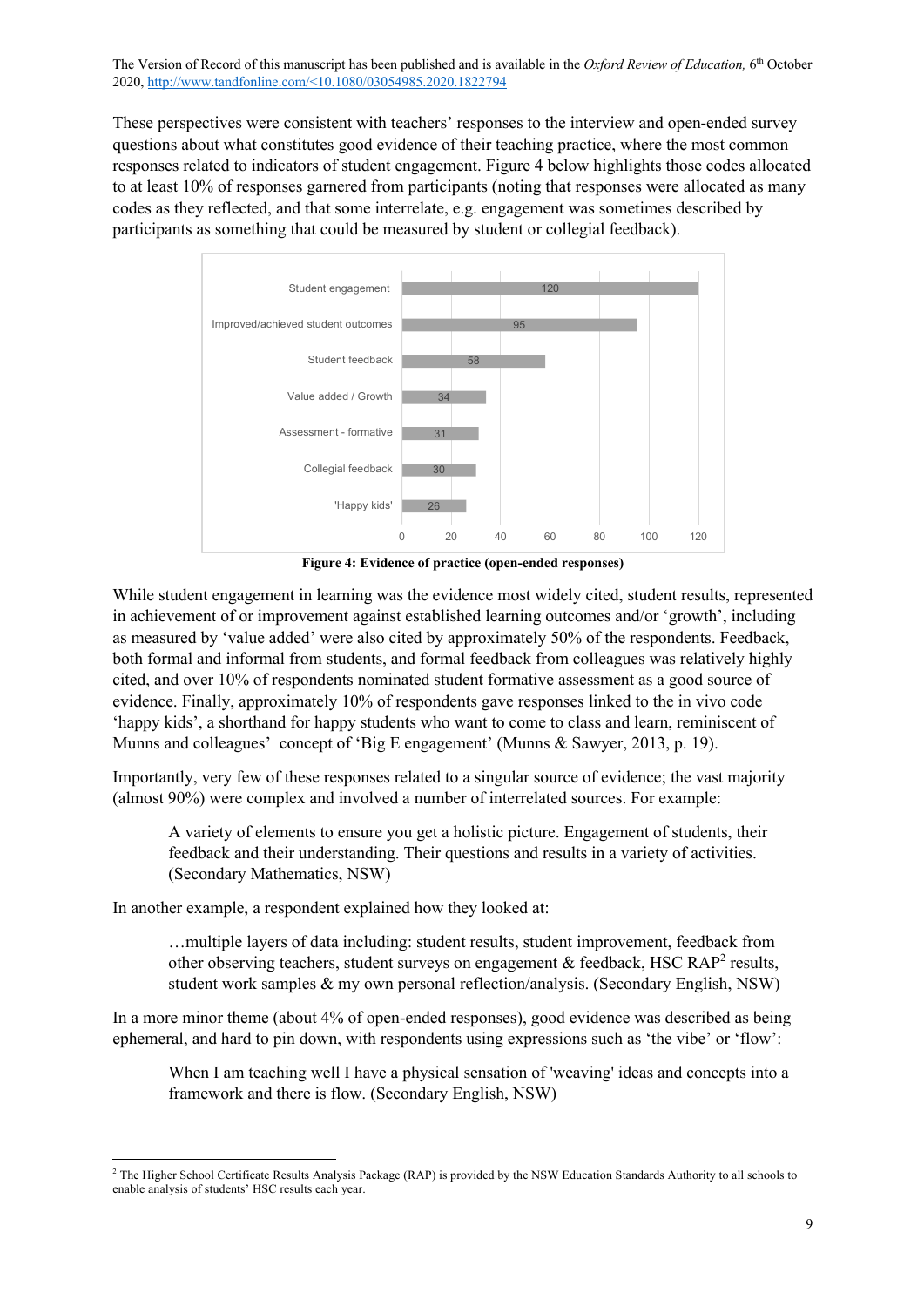While the number expressing this sentiment was relatively low in questionnaire responses, it was echoed in the more expansive responses that could be provided by interviewees. One participant, An, working as a Deputy Principal in a NSW Government school noted that for him, evidence of good teaching could be 'fleeting, ethereal flash-in-the-pan and gone stuff' which as he says, 'you count that but you can't data it'. In a further example, Saxon, a teacher in a NSW secondary school, articulated it in the following way:

I think that there would be a couple of things … the kids, in my opinion, need to enjoy being in the class…the teacher needs to be able to make the content meaningful for the students' lives and make real-world connections and things like that.

I think that student achievement is obviously important as well. There are inevitably going to be outliers… but I think that achievement, if you are doing a good job at teaching the kids, then the results should reflect that, and I think that that's a quantitative element of the data.

I think as well, perhaps peer observations where another colleague can come in and observe and say whether you're meeting the standards and things like that, and for them to be able to provide evidence of that…I think that that would be another piece of data.

Here Saxon points to the importance of using a range of sources of evidence, gleaned from teachers' own reflection on classroom interaction, from results that reflect student achievement, and from systematic observation by a colleague, to provide different 'windows' onto practice. His perspective, like that of Diana, a secondary teacher in a NSW school, who referred to this as 'a triangulation of things', reflects Mockler and Groundwater-Smith's (2018) argument that true 'evidence-based practice' involves building complex portraits of practice to inform teacher decision making. While in the response of many other interviewees these different sources sat comfortably together, for others a more hierarchical relationship was in play, at times working as a source of conflict. Dorothy, a primary teacher in a Victorian Government school, for example, expressed a high level of scepticism about NAPLAN results and their current use:

At the moment, it's all about NAPLAN data, which is driving me absolutely bonkers. So basically now – and I know this is completely wrong - the teachers are now getting, like reviewed based on the NAPLAN data…breaking it down into what questions they got right and they're basically making the assumption that that teacher's not teaching it…

Like you end up spending the first two terms practising NAPLAN and then you get told 'don't teach the test' and then you get the test shoved in front of you and they're like 'how come you're not teaching that, you need to teach that', so there's this big contradiction…

I think too much emphasis on one [test] and planning and implementing certain programs due to one test isn't probably the best way for a school to operate.

At the same time, and somewhat contradictorily, Dorothy eschewed the idea that qualitative forms of evidence were reasonable or in fact that they constituted sound evidence at all:

You have to look at the numbers. You have to have that evidence because in the end you're going to have your [appraisal] and they're like 'well why are you doing that'. You have to show something. You can't just go 'well I think this' because, sadly, it's not good enough to say 'I think this'. You've got to have the numbers, you've got to have the proof, it's like with everything.

While Dorothy had talked at some length about her use of evidence to shape classroom planning and practice, the 'real' evidence that counted for her was that which could be used to demonstrate her performance to others. She saw the alternative to 'the numbers' to be 'I think this', pointing to her lack of confidence in and regard for teacher professional judgement, regardless of the sources of (non-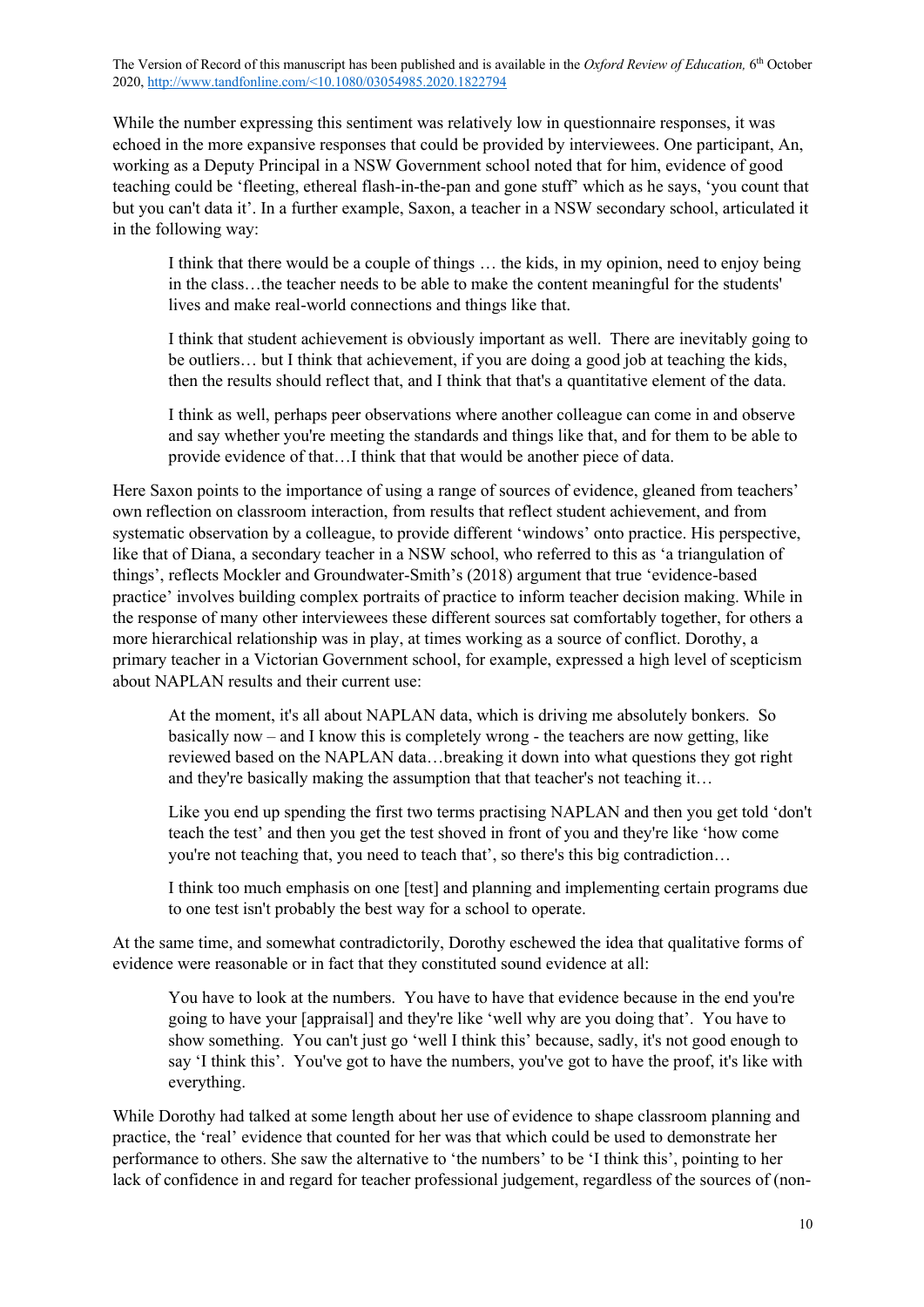numerical) evidence on which it might be based. For her, 'feelpinion' was all that was left once 'the numbers' were removed, reinforcing critiques that current constructions of 'evidence' in education can be disempowering for teachers (e.g. Godfrey, 2017), with the 'opinions of educators' seen as irrelevant (Biesta, 2007, p. 2). In other words, while Dorothy recognised that evidence used adversarially was not helpful to teachers in terms of informing practice, she also felt deeply the necessity of gathering and using such evidence to performative ends.

Dorothy was not alone amongst our interviewees in this conflicted position, again reminiscent of Hardy and Lewis' (2017) argument around the 'doublethink' of data and the associated positioning of teachers. Indeed, the tension between what participants believed to constitute good evidence of their practice and what they believed constituted acceptable evidence of practice in the eyes of others permeated the interview data. Qualitative data obtained via the questionnaire were necessarily less expansive and discursive than those obtained via interview. While many (68%) survey respondents nominated more than one source of evidence in their answer, these tensions were less evident, although responses did clearly reveal leanings toward more or less performative and/or intelligent forms of accountability.

### *Evidence and Accountability*

In addition to the content analysis discussed above, survey responses to the open-ended question relating to evidence were additionally coded holistically on the basis of their alignment with performative and/or intelligent forms of accountability. This additional layer of coding complemented and also transcended the initial content analysis – here we were looking not only at the types of evidence nominated but the uses to which teachers seemed to be suggesting they might be put: whether the implied relationship between evidence and practice was a more adversarial or forensic one, thus aligning more with performative or intelligent accountabilities.

## *Measurable Improvement: Evidence for Performative Accountability*

Of the 265 responses, a relatively small proportion nominated the kind of evidence that might be considered acceptable within a framework of performative accountability. 18 (7%) provided responses aligned entirely with performative accountability, while a further 57 (22%) reflected both performative and intelligent forms of accountability in their nomination of evidence. These responses tended to rest on evidence generated through student results, improvement over time as reflected in pre- and post-test results, value-added growth and so on. The language of measurement and improvement permeated these responses, and the sources of evidence nominated were typically quite narrow in scope.

For some of these responses, such evidence could only be generated externally, such as in the case of credentialing examinations:

Can only tell after repeatedly teaching VCE [Victorian Certificate of Education] classes with external assessment calibrated against the GAT [General Achievement Test]. (Secondary Science, Victoria),

while for others, such evidence could be generated at school level using an appropriate method:

Pre and post testing informs whether you have made an impact in learning. The data comparison will inform how you modify practice to achieve learning gain. (Secondary English, NSW)

For other responses concerned with measurement of results, however, such evidence was about demonstrated improvement or growth, measured either in relation to established benchmarks or against the performance of others: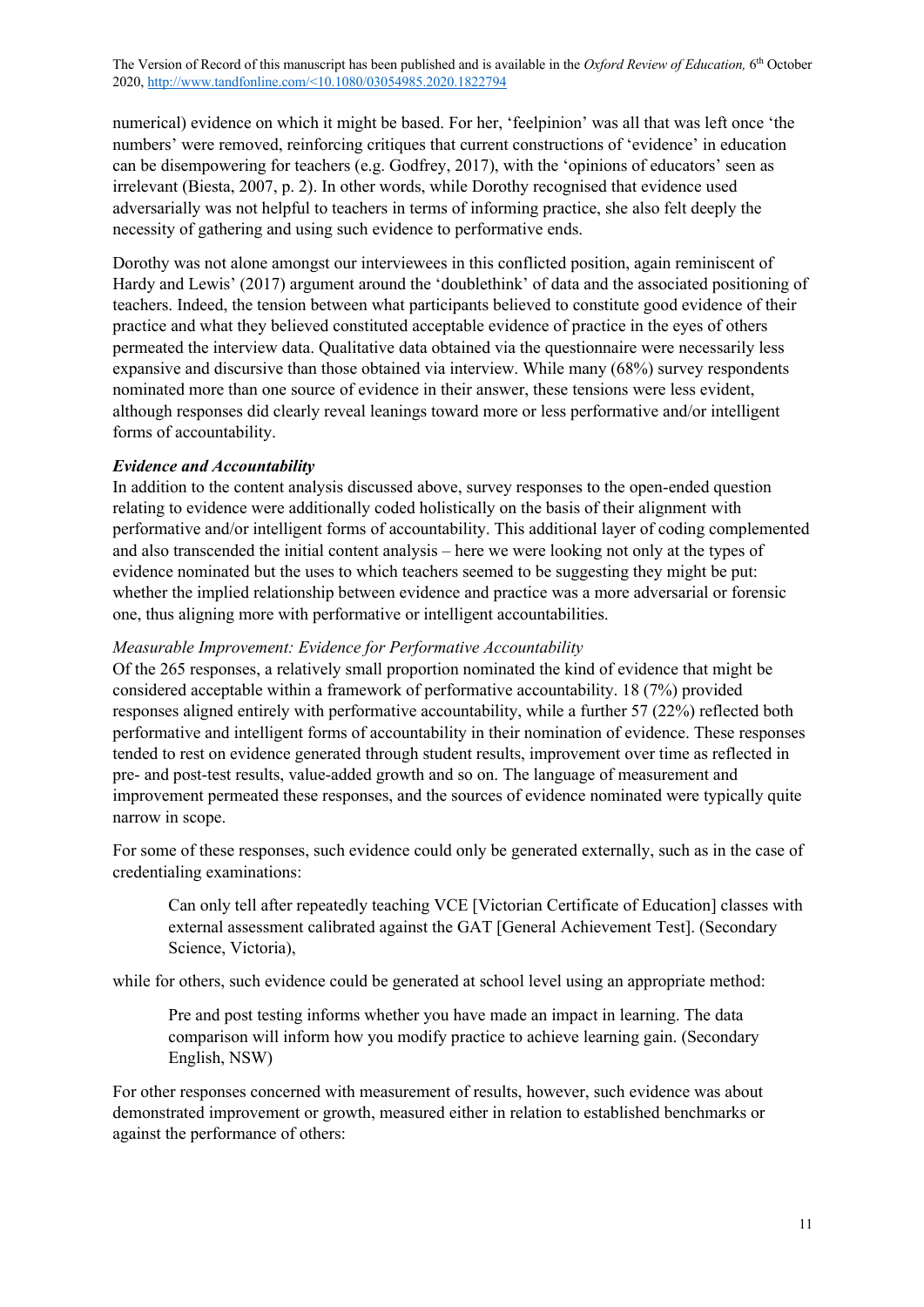Students reach benchmarks, improved percentage of students at C or above, improved progress. (Secondary Health & Physical Education, Queensland)

Student growth outpaces the state/other classes in the school. (Secondary Mathematics/ Science, Victoria)

Here we see resonance with Holloway and Brass' (2018, p. 379) 'marketized, managed and performative teacher', with an almost sole focus on numeric and countable data reflecting current contexts of datafication (as illuminated by, e.g. Power, 2004; Rose, 1991).

Many of these responses also relied heavily on the notion of 'data' as evidence, with 44% of responses coded entirely against performative accountability and 37% of responses coded against both performative and intelligent accountability explicitly naming data as a source of evidence (as opposed to only 5% of responses coded entirely against intelligent accountability). While 'student data' was often invoked, others were more specific about the type of data that constituted evidence of practice:

Attendance and absconding data, assessment data, suspensions, N-awards. (Secondary Learning Support, NSW)

Improved data – pre and post test improvement. (Primary, Queensland)

All in all, the types of data invoked in responses that tended toward representations of evidence for performative accountability were highly quantified and represented measurable indicators of success said to be related to practice.

# *Learning, Engagement, Growth: Evidence for Intelligent Accountability*

Of the 265 responses, 189 were coded as reflective of evidence for intelligent accountability, while, as noted above, 57 included such representations alongside those for performative accountability. These responses typically represented sources of evidence of practice to be complex and multiple, often explicitly reflective of good relationships within the classroom and reliant on teacher professional judgement and interpretation. For example,

When lessons are designed in response to my knowledge of how each of my students is understanding, and performing in an area, and are tailored to build/extend/improve/deepen their skills and understanding. When teaching these lessons, my students are visibly interested, showing signs of interest, some excitement for taking risks or developing their understanding, and confidently attempting the tasks provided. When the feedback from my students is that they are feeling positive about that learning experience, that they are more confident in that area, and increasing their understanding, and when the work they produce in that lesson demonstrates that they are developing the skills and understandings that I have intended for them through my planning. A really important aspect of this is that it occurs in a relational context. (Primary, NSW)

I know I'm teaching well based on how well my students synthesise their knowledge and readily apply it in different contexts. Also by the quality of their questions they ask me and each other in class. They come prepared to debate. Also when they help each other and are not afraid to take risks. When they send me essays and ideas they might be thinking about. Essentially I know I'm teaching well because the relationship is positive and students can articulate what they're doing, why they're doing it and can also show they understand, by teaching their peers. (Secondary English, NSW)

For many of these teachers, evidence of good practice is seen to be highly contextual and contingent, and the capacity to make judgements about what such evidence shows relies on good knowledge of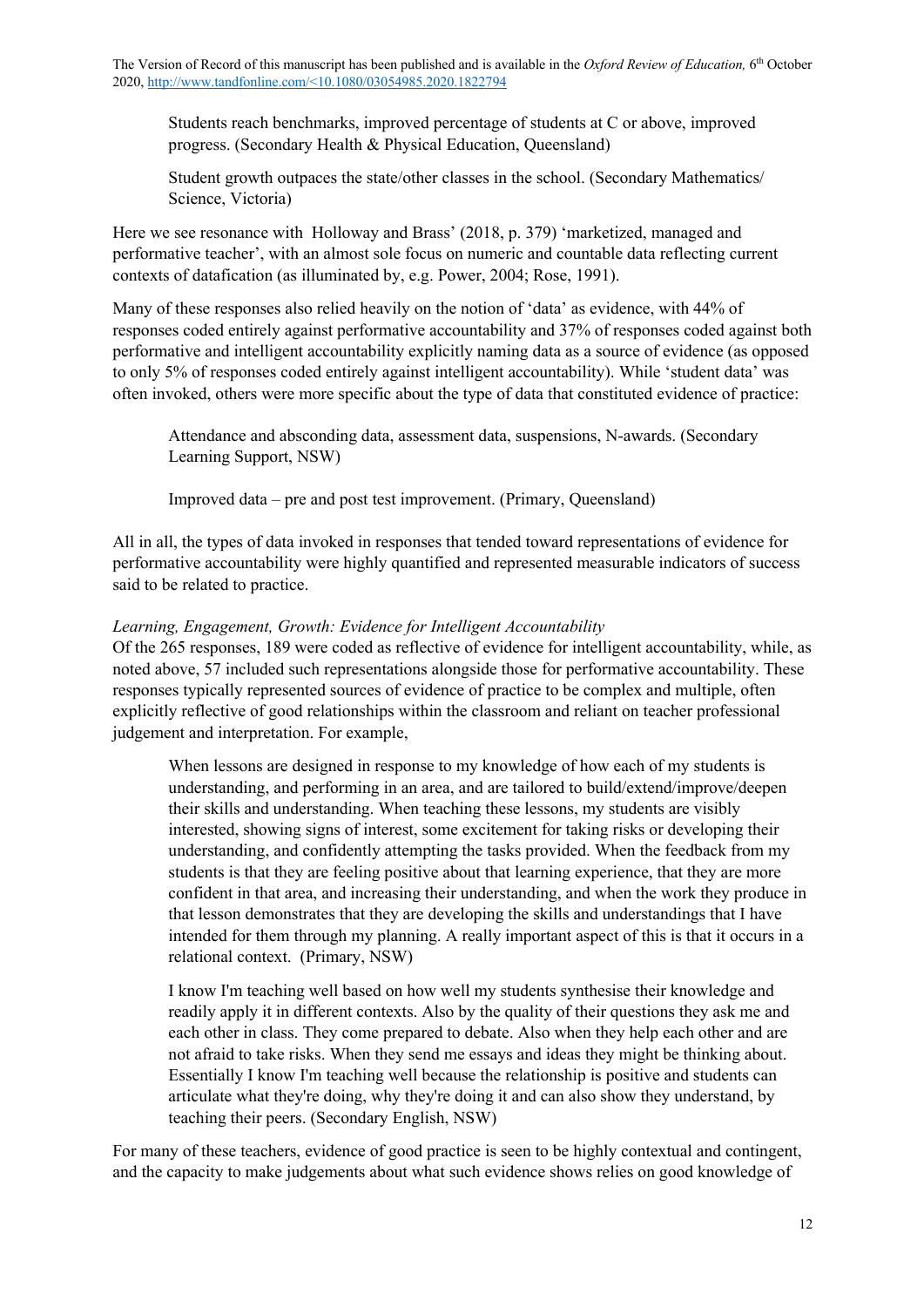their students and positive learning relationships. This counters narrower forms of 'evidence-based' practice in which context is largely denied (Biesta, 2007). Designing lessons to build on prior understanding or making judgements about the quality of questions asked relies to a great extent on teachers' knowledge of their students as learners: their current and background knowledge, their interests and capacities, and such knowledge rarely develops independent of good classroom relationships (see e.g. Comber, 2006). Indeed, more than half of the 120 responses focused on student engagement pointed to the importance of context and relationship in teachers shaping the conditions for such engagement to occur.

When the students are actively engaged because you have scaffolded the learning to build on current known knowledge in small do-able amounts that challenge them but are also relevant to their world. They understand when explicitly taught and can go away and independently practice what has been taught in fun and engaging ways to build strength [and] understanding on what has been learnt. Can explain their reasoning and observe them doing the required tasks well. (Primary, NSW)

Typically, these responses referred to a variety of different types of evidence. For such teachers, sources of evidence were used together in an ongoing, reflexive way, to shape and develop practice, in context:

I collect data in a variety of ways to try and figure that out. I collect the results of students, I do self-reflection surveys and I use students' evaluations. All that is analysed. I also seek verbal feedback and input from students during the term to see if I am teaching in a way that suits their needs and engages them. I try my best to adjust what I am doing in the classroom if it needs changing and then get additional feedback. (Secondary Visual Arts, NSW)

In these responses, teachers point to a position on data and evidence akin to Cochran-Smith and Lytle's (2009) notion of 'inquiry as stance', 'a larger epistemological stance, or way of knowing about teaching, learning and schooling' that 'talks back to, or challenges' the use of narrow sources of evidence (p. 44).

The responses relating to evidence for intelligent accountability highlighted forms of evidence reliant on rather than eschewing teacher professional judgement for interpretation and connection through to practice. Triangulation of different forms of evidence reflective of high-quality learning relationships and derived both as part of 'business as usual' (such as formative assessment) and more systematic data collection (such as 'exit slips') was commonly reported.

### **Conclusion**

The privileging of particular kinds of educational research and data as evidence of teaching practice can feed into teachers' understandings of themselves and their work. In this research, we found evidence of a similar kind of 'doublethink' to that identified by Hardy and Lewis (2017), with 'data' identified as something that must be 'cared' about more than 'research', suggesting its politicised status as a perceived, performative imposition on teachers, even within this generally enthusiastic sample of 'teacher nerds' and 'data queens'. This suggests some ambivalence regarding teachers' understanding of their work and how it is valued, or not, by the system. As such, the results of this study indicate that there may be an important and productive gap in play for Australian teachers between current forms of knowledge about education privileged in policy, and teachers' own professional knowledges.

As noted earlier, however, the growing importance placed on narrow, quantifiable conceptualisations of evidence, and the related rise in performative accountability regimes, is not limited to Australia. Malone and Hogan (2020) argue that a recasting of 'teacher professionalism' on an international scale is taking place, led by three trends: the increased control over teachers' work exercised by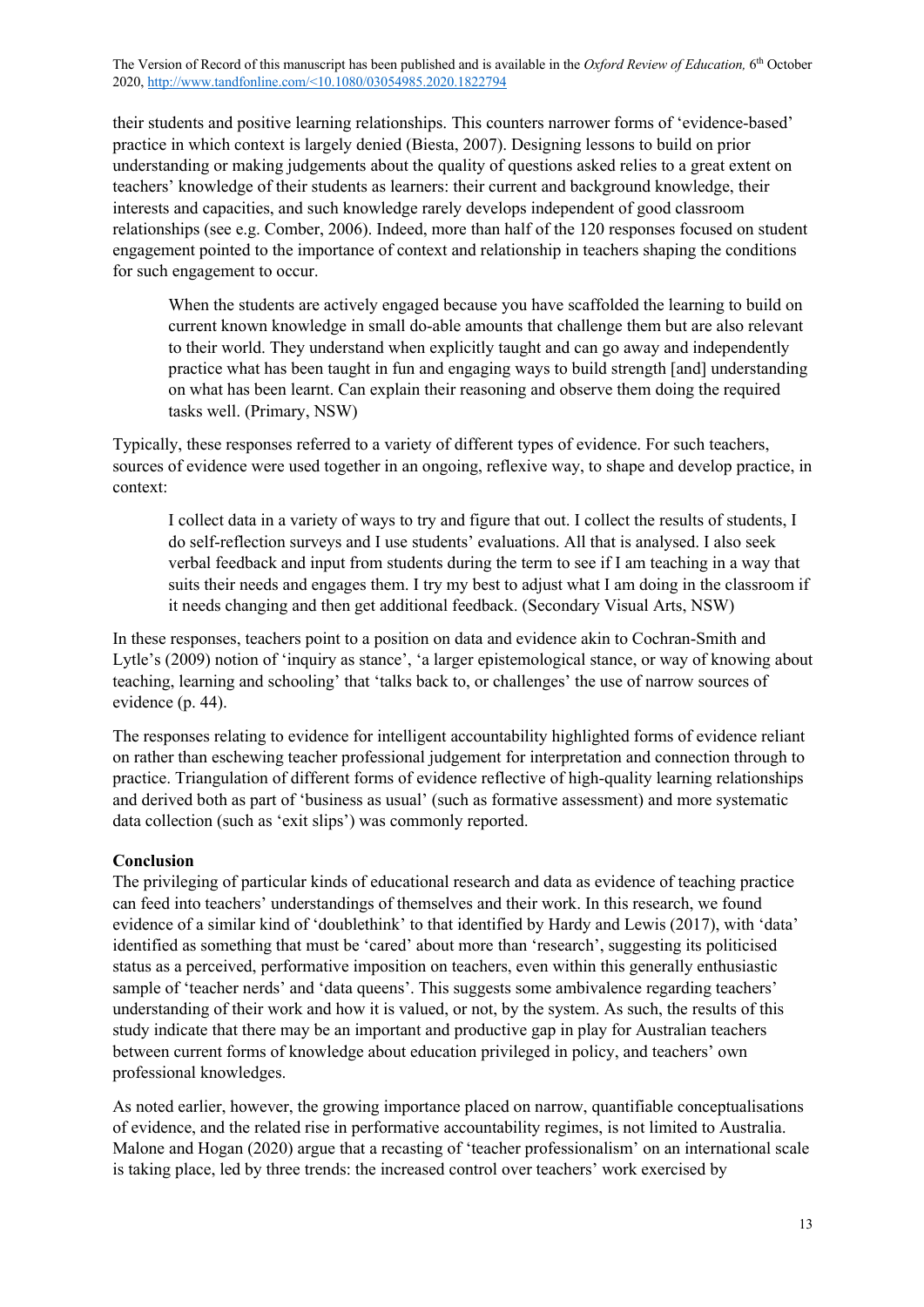transnational organisations such as the OECD; the increased purchase of 'data' in conceptualisations of the 'good' or 'professional' teacher; and the ongoing use of de-contextualised value-added measures in evaluating teachers' work. Each of these three trends is both a consequence and a means of expanding the reach of narrow conceptualisations of evidence, and the teachers in our study demonstrated some of the complex ways in which the second of these trends in particular is playing out in Australia.

In terms of teacher response, Holloway et al. (2017, p. 8), in summarising contributions to a special issue on teacher accountability and high-stakes assessment, argue that, internationally:

either teachers do not approve of the policies (New Jersey and Rio de Janeiro), or they understand them differently than intended by the reformers (Shanghai), or they are left out of the policy formation process (Mexico), or they seek to 'talk back' to policy-makers by engaging with alternative and 'richer' forms of accountability (PISA for Schools in the US).

Along similar lines in her work on teacher resistance, Santoro (2016) has highlighted how narrow conceptualisations of evidence proliferating in the US in the form of 'what works' have underpinned moves to 'teacher proof' the classroom through the trojan horse of 'fidelity of instruction'. She offers a rejection of such fidelity – often in the form of the rejection of these narrow forms of evidence – as an example of teachers providing an 'intelligent response' (Dewey, 1916) to regimes of performative accountability. These observations resonate with our findings in Australia, where, we argue, a similar sense of 'talk back' or 'intelligent response' is evident. A contribution of this article is that it places discussion of accountability overtly within the context of teachers' own conceptualisations of 'evidence' in teaching, rather than primarily addressing high-stakes forms of teacher assessment. Opening up discussion of evidence – along with the role of teacher professional judgement – is particularly important in climates where evidence has come to be understood in narrow, limited and limiting ways, as we argue it has been in Australia and beyond (including in England, see Furlong et al., 2014; Godfrey, 2017).

In the first half of this article, we argued that there was significant warrant for this research given its potential to reveal productive ways forward in navigating teacher evaluation. The results of this Australian study contribute to wider international debates to indicate that we may be at a critical juncture in this endeavour. The data we have presented show that teachers' discussion of evidence demonstrates the existence, and possible futures for a more 'intelligent accountability' in teaching, with teachers articulating the possibilities of 'intelligent accountability' in ways that current policy approaches rarely emphasise. Teachers have rich and complex approaches to their work and how they seek to make sense of it, relying on a range of evidence and, although subject to particular accountability pressures around what can be 'counted', also perceiving that this was not and should not be all that 'counts'. Policymakers both in Australia and elsewhere would do well to heed the voices of the teachers presented here, and their 'intelligent' conceptualisations of what constitutes 'good' evidence of teaching work.

### **Biographical Notes**

Nicole Mockler is an Associate Professor in the Sydney School of Education and Social Work at the University of Sydney. Her research focuses on education policy and politics, particularly as they relate to teachers' work.

Meghan Stacey is a lecturer in the sociology of education and education policy in the School of Education at the University of New South Wales. A former high school teacher, she takes a particular interest in education policy, teachers, and the operation of dis/advantage within systems of schooling.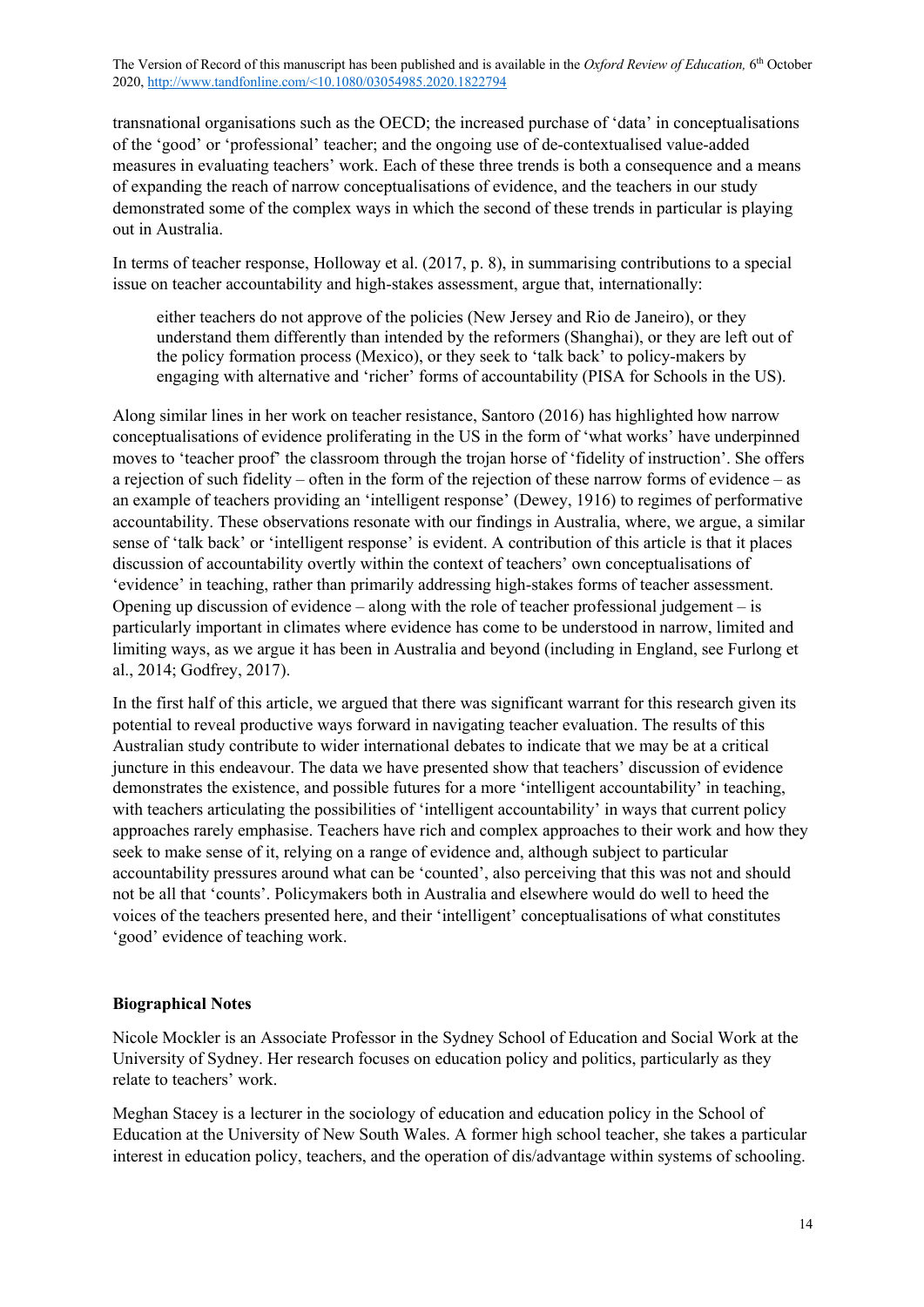#### **References**

- Australian Bureau of Statistics. (2020). *School, Australia, 2019*. Retrieved from https://www.abs.gov.au/ausstats/abs@.nsf/mf/4221.0
- Ball, S. (2003). The teacher's soul and the terrors of performativity. *Journal of Education Policy, 18*(2), 215-228. https://doi.org/10.1080/0268093022000043065
- Biesta, G. (2007). Why 'what works' won't work: Evidence-based practice and the democratic deficit in educational research. *Educational Theory, 57*(1), 1-22. https://doi.org/10.1111/j.1741- 5446.2006.00241.x
- Braun, A., & Maguire, M. (2018). Doing without believing enacting policy in the English primary school. *Critical Studies in Education 61*(4), 433-447. https://doi.org/10.1080/17508487.2018.1500384
- Cain, T., & Allan, D. (2017). The invisible impact of educational research. *Oxford Review of Education, 43*(6), 718-732. https://doi.org/10.1080/03054985.2017.1316252
- Cochran-Smith, M., & Lytle, S. (2009). Teacher research as stance. In B. Somekh & S. Noffke (Eds.), *The SAGE handbook of educational action research* (pp. 39-49). Sage.
- Comber, B. (2006). Pedagogy as work: Educating the next generation of literacy teachers. *Pedagogies: An International Journal, 1*(1), 59-67. https://doi.org/10.1207/s15544818ped0101\_9
- Dewey, J. (1916). *Democracy and education*. MacMillan.
- Furlong, J., Menter, I., Munn, P., Whitty, G., Hallgarten, J., & Johnson, N. (2014). *Research and the Teaching Profession: Building the capacity for a self-improving education system*. BERA.
- Godfrey, D. (2017). What is the proposed role of research evidence in England's 'self-improving' school system? *Oxford Review of Education, 43*(4), 433-446. https://doi.org/10.1080/03054985.2017.1329718
- Goldacre, B. (2013). *Building Evidence into Education*. Retrieved from London: https://www.gov.uk/government/news/building-evidence-into-education
- Groundwater-Smith, S., & Mockler, N. (2009). *Teacher Professional Learning in an Age of Compliance: Mind the Gap*. Springer.
- Hardy, I., & Lewis, S. (2017). The 'doublethink'of data: Educational performativity and the field of schooling practices. *British Journal of Sociology of Education, 38*(5), 671-685. https://doi.org/10.1080/01425692.2016.1150155
- Hardy, I., Reyes, V., & Hamid, M. O. (2019). Performative practices and 'authentic accountabilities': Targeting students, targeting learning? *The International Education Journal: Comparative Perspectives, 18*(1), 20-33.
- Hattie, J. (2012). *Visible learning for teachers: maximizing impact on learning*. Routledge.
- Helgetun, J., & Menter, I. (2020). From an age of measurement to an evidence era? Policy-making in teacher education in england. *Journal of Education Policy*, 1-18. Advance online publication. https://doi.org/10.1080/02680939.2020.1748722
- Holloway, J., & Brass, J. (2018). Making accountable teachers: The terrors and pleasures of performativity. *Journal of Education Policy, 33*(3), 361-382. https://doi.org/10.1080/02680939.2017.1372636
- Holloway, J., Sørensen, T. B., & Verger, A. (2017). Global perspectives on high-stakes teacher accountability policies: An introduction. *Education Policy Analysis Archives, 25*(85). http://dx.doi.org/10.14507/epaa.25.3325
- Ladwig, J. (2018). On the Limits to Evidence-based Learning of Educational Science. In G. E. Hall, D. M. Gollnick, & L. F. Quinn (Eds.), *The Wiley Handbook of Teaching and Learning* (pp. 639-659)*.* John Wiley & Sons.
- Leat, D., Reid, A., & Lofthouse, R. (2015). Teachers' experiences of engagement with and in educational research: what can be learned from teachers' views? *Oxford Review of Education, 41*(2), 270-286. https://doi.org/10.1080/03054985.2015.1021193
- Lingard, B., Sellar, S., & Lewis, S. (2017). Accountabilities in schools and school systems. *Oxford Research Encyclopedia of Education*. Retrieved 16 Sep. 2020, from https://doi.org/10.1093/acrefore/9780190264093.013.74